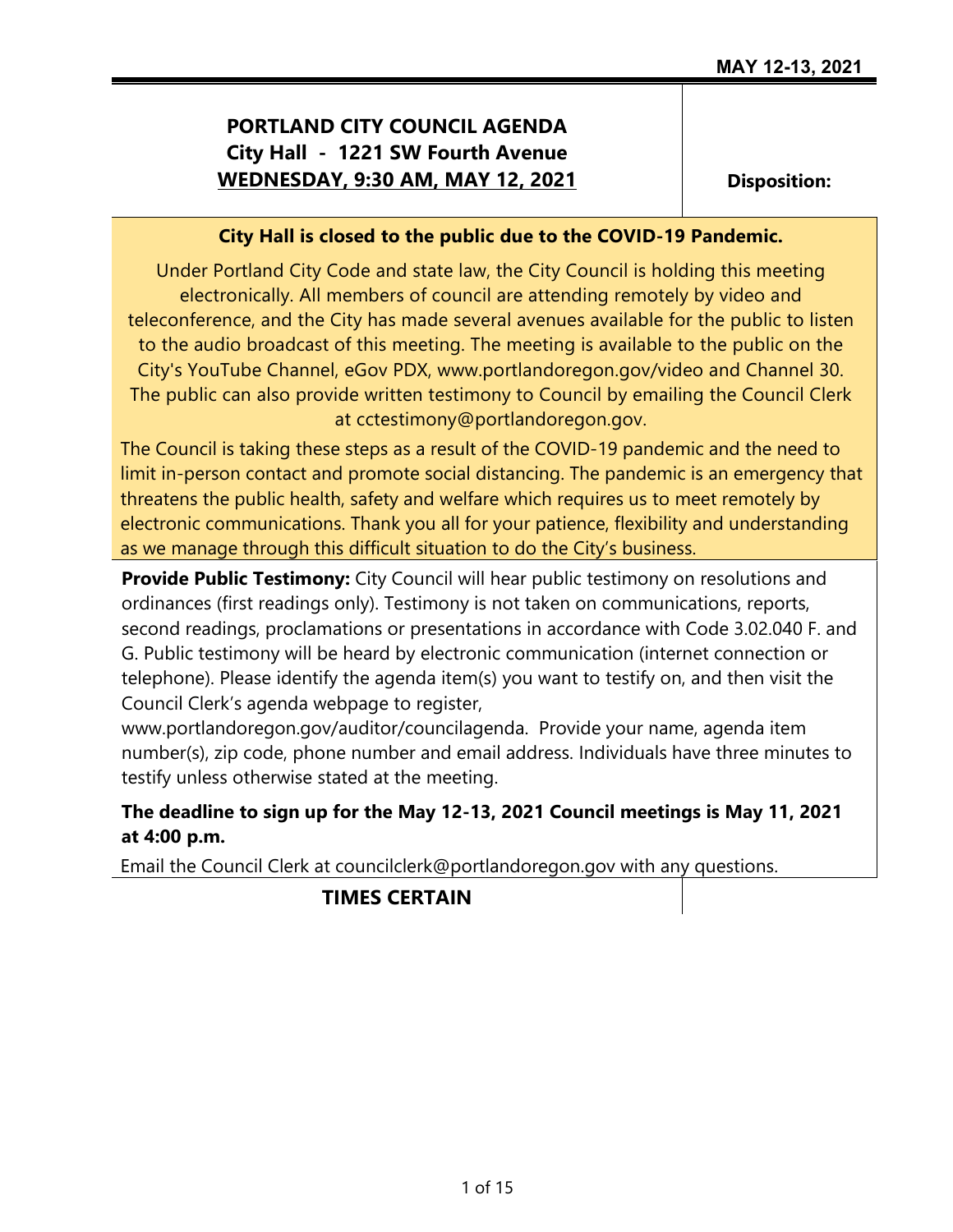| *322 | <b>TIME CERTAIN: 9:45 AM - Amend the City Employee</b><br>Benefits Program to reflect necessary plan design changes as<br>recommended by the Labor Management Benefits<br>Committee and as administratively required by the Bureau of<br>Human Resources for the City's plan offerings beginning July<br>1, 2021 through June 30, 2022 (Ordinance introduced by<br>Mayor Wheeler) 30 minutes requested for items 322-324 | This ordinance makes a<br>number of LMBC<br>recommendation<br>changes to the<br><b>Employee Benefits</b><br>Program. Based on<br>final health benefit<br>rates, estimated city-<br>wide health benefit<br>increase is<br>approximately 5% for<br>FY 2021-22. According<br>to the bureau, the<br>Health Fund Budgets<br>for FY 2021-22 has<br>sufficient appropriation<br>in support of the plan<br>changes. |
|------|--------------------------------------------------------------------------------------------------------------------------------------------------------------------------------------------------------------------------------------------------------------------------------------------------------------------------------------------------------------------------------------------------------------------------|-------------------------------------------------------------------------------------------------------------------------------------------------------------------------------------------------------------------------------------------------------------------------------------------------------------------------------------------------------------------------------------------------------------|
| *323 | Authorize the Chief Human Resources Officer to enter into a<br>contract and any prerequisite business associate agreements<br>with Businessolver providing benefit administrative software<br>services on behalf of the Bureau of Human Resources<br>Benefits Office (Ordinance introduced by Mayor Wheeler)                                                                                                             | Costs for the software<br>system will not exceed<br>\$2,500,000 over the<br>duration of the five-<br>year contract. Costs for<br>this contract are paid<br>for by the Health<br>Fund's administrative<br>rate charged to<br>bureaus. Costs for this<br>contract are included<br>in the Bureau's FY<br>2021-22 Requested<br>Budget and the<br>Mayor's FY 2021-22<br>Proposed Budget.                         |
| *324 | Amend contract with Express Scripts Inc. through June 30,<br>2024 and increase funding for the prescription coverage<br>under the self-funded health plans administered by the<br>Bureau of Human Resources Benefits Office (Ordinance<br>introduced by Mayor Wheeler; amend Contract No.<br>30005232)                                                                                                                   | Appropriation for the<br>amended prescription<br>coverage contract is<br>included in the<br>Bureau's FY 2021-22<br>Requested Budget for<br>the City's Health Funds<br>and the Mayor's FY<br>2021-22 Proposed<br>Budget.                                                                                                                                                                                     |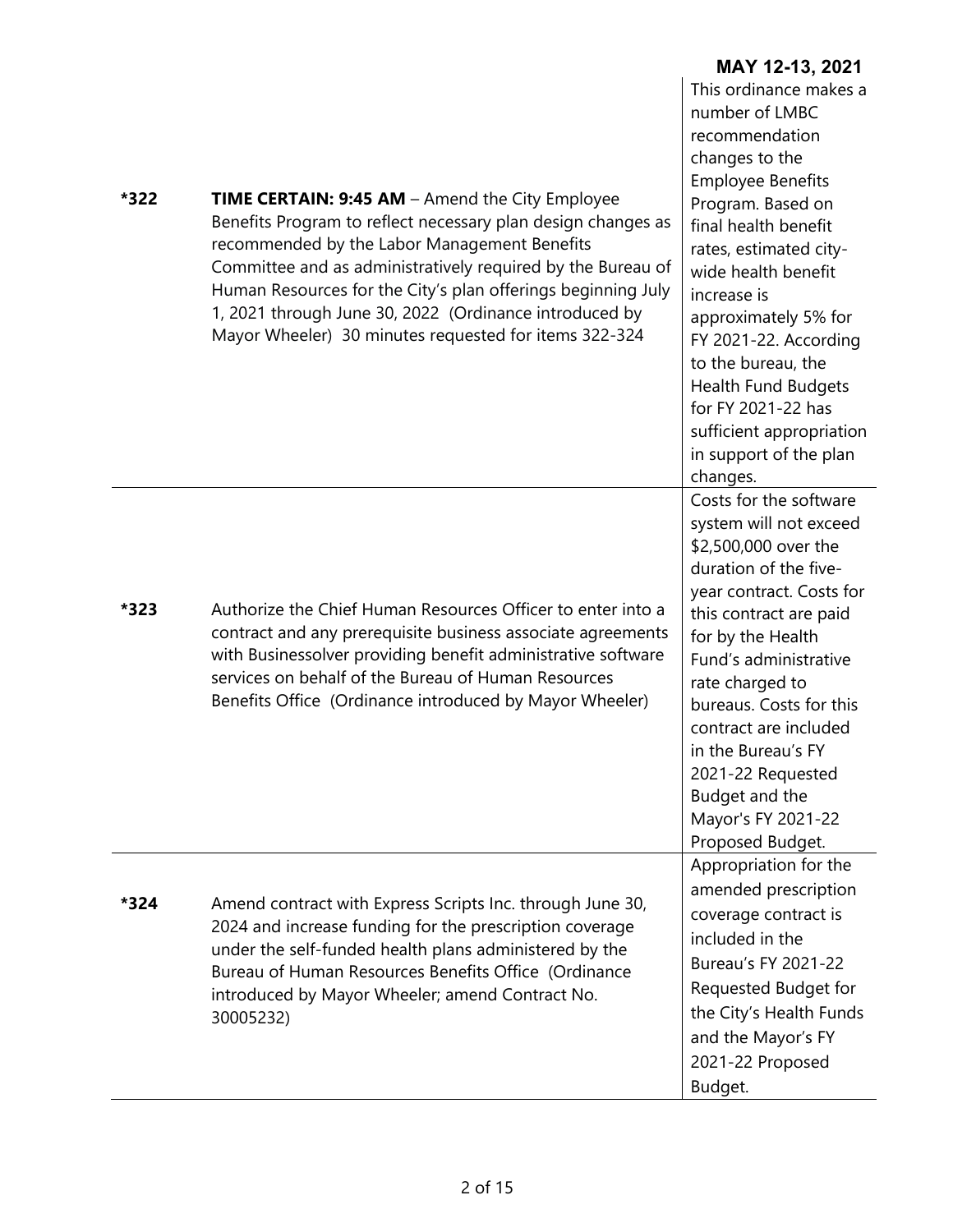| 325 | <b>TIME CERTAIN: 10:15 AM</b> - Amend permit fee schedules<br>for building, electrical, land use services, mechanical,<br>enforcement, plumbing, signs, site development, and land<br>use services fee schedule for the Hearings Office (Ordinance<br>introduced by Commissioner Ryan) 20 minutes requested | See below.                                                                                                                                                                                                                                                                                                                                                                                                                                                                                |
|-----|-------------------------------------------------------------------------------------------------------------------------------------------------------------------------------------------------------------------------------------------------------------------------------------------------------------|-------------------------------------------------------------------------------------------------------------------------------------------------------------------------------------------------------------------------------------------------------------------------------------------------------------------------------------------------------------------------------------------------------------------------------------------------------------------------------------------|
| 326 | <b>TIME CERTAIN: 10:35 AM</b> – Accept the State of Housing in<br>Portland 2020 Report (Report introduced by Commissioner<br>Ryan) 30 minutes requested                                                                                                                                                     | The action accepts the<br>annual State of<br>Housing in Portland<br>2020 Report. The State<br>of Housing in Portland<br>Report is published<br>each year to provide<br>elected officials,<br>policymakers,<br>government<br>institutions, community<br>organizations, and<br>other partners with the<br>information to quide<br>discussions and<br>decisions on housing<br>policy and resources.<br>There are no direct<br>financial impacts to the<br>City from accepting the<br>report. |
|     | <b>CONSENT AGENDA - NO DISCUSSION</b>                                                                                                                                                                                                                                                                       |                                                                                                                                                                                                                                                                                                                                                                                                                                                                                           |
|     | <b>Mayor Ted Wheeler</b>                                                                                                                                                                                                                                                                                    |                                                                                                                                                                                                                                                                                                                                                                                                                                                                                           |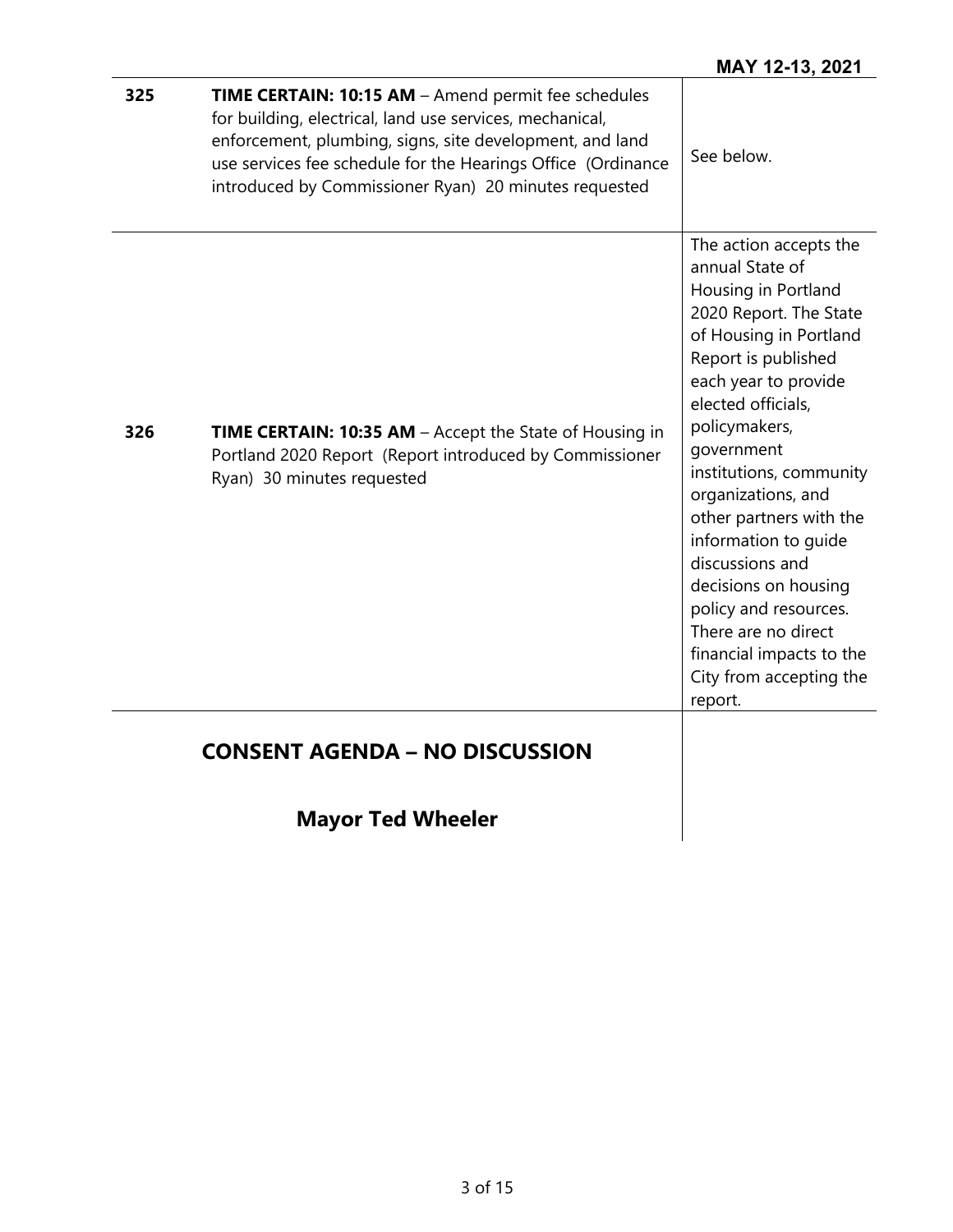$\overline{\phantom{a}}$ 

|      | <b>Office of Management and Finance</b>                                                                                                                               |                                                                                                                                                                                                                                                                                                                                                                                                                     |
|------|-----------------------------------------------------------------------------------------------------------------------------------------------------------------------|---------------------------------------------------------------------------------------------------------------------------------------------------------------------------------------------------------------------------------------------------------------------------------------------------------------------------------------------------------------------------------------------------------------------|
| *327 | Create a new non-represented classification of Community<br>Safety Transition Director and establish a compensation<br>range for this classification (Ordinance)      | This action creates a<br>new Community Safety<br><b>Transition Director</b><br>position. This position<br>will be a non-<br>represented<br>classification. Funding<br>for this position is<br>included in the Mayor's<br>FY 2021-22 Proposed<br>Budget.                                                                                                                                                             |
| *328 | Create five new non-represented classifications for the<br>Bureau of Emergency Management and establish a<br>compensation range for these classifications (Ordinance) | This action creates five<br>non-represented<br>positions which be<br>filled with Emergency<br><b>Coordination Center</b><br>(ECC) Responders.<br>These positions will be<br>filled when the City<br>activates the ECC for<br>declared emergencies.<br>These positions will be<br>filled by current City<br>employees during an<br>emergency activation,<br>or are external hires<br>that are reimbursed by<br>FEMA. |
| *329 | Pay property damage claim of Lucas Kaufman in the sum of<br>\$7,103 resulting from a motor vehicle collision involving the<br>Portland Police Bureau (Ordinance)      | Total cost to the City to<br>settle the claim is<br>\$7,103. The source of<br>funding is the City's<br>Insurance and Claims<br>Fund. All costs of the<br>settlement are in the<br>current fiscal year.                                                                                                                                                                                                              |
| *330 | Pay property damage claim of Heidi Waltermire and Michael<br>Branes in the sum of \$12,711 involving the Portland Bureau<br>of Environmental Services (Ordinance)     | Total cost to the City to<br>settle the claim is<br>\$12,711. The source of<br>funding is the City's<br>Insurance and Claims<br>Fund. All costs of the<br>settlement are in the<br>current fiscal year.                                                                                                                                                                                                             |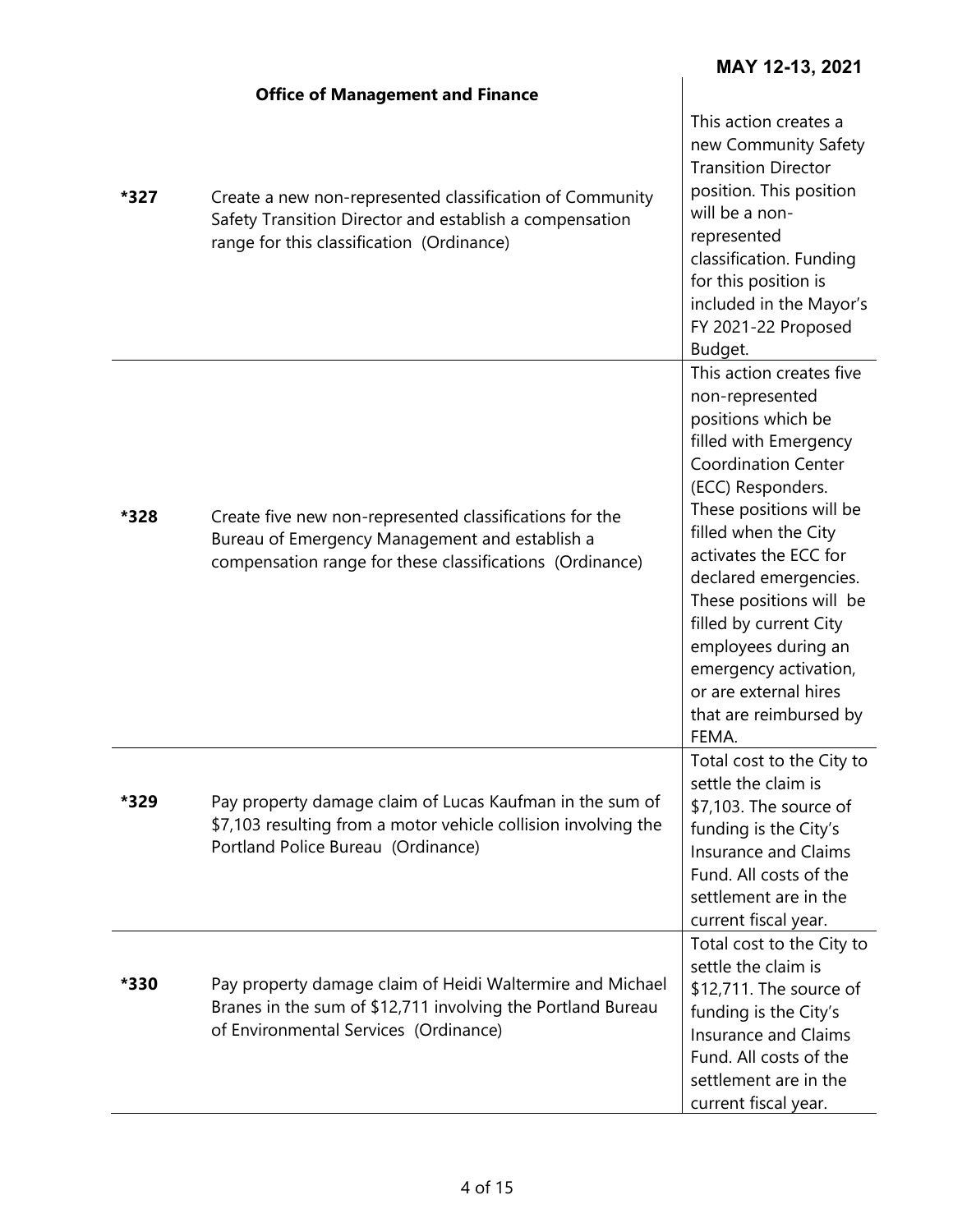| *331 | Pay settlement of Scott Hughes' employment lawsuit for the<br>sum of \$50,000 involving the Portland Bureau of<br>Transportation (Ordinance)                                                | Total cost to the City to<br>settle the lawsuit is<br>\$50,000. The source of<br>funding is the City's<br><b>Insurance and Claims</b><br>Fund. All costs of the<br>settlement are in the<br>current fiscal year. |
|------|---------------------------------------------------------------------------------------------------------------------------------------------------------------------------------------------|------------------------------------------------------------------------------------------------------------------------------------------------------------------------------------------------------------------|
| *332 | Pay settlement of Mark Wuttig bodily injury lawsuit for the<br>sum of \$25,000 involving the Portland Bureau of<br>Transportation (Ordinance)                                               | Total cost to the City to<br>settle the lawsuit is<br>\$25,000. The source of<br>funding is the City's<br><b>Insurance and Claims</b><br>Fund. All costs of the<br>settlement are in the<br>current fiscal year. |
| 333  | Amend Fair Wage Policies Code to reflect current minimum<br>wage rate index (Ordinance; amend Code Section 3.99.020)                                                                        | This code update<br>aligns with existing<br>practices and does not<br>result in an additional<br>financial impact.                                                                                               |
| 334  | Authorize hanger and aircraft storage and office leases with<br>Lynx FBO Aurora LLC and Jet Aero LLC through May 31, 2022<br>for Air Support Unit operations (Second Reading Agenda<br>307) | Funded via existing<br>resources in the Police<br>Bureau budget. There<br>is no material change<br>in cost under the new<br>lease agreements for<br>hangar and office<br>space.                                  |
|      | <b>Commissioner Dan Ryan</b>                                                                                                                                                                |                                                                                                                                                                                                                  |
|      | <b>Housing Bureau</b>                                                                                                                                                                       |                                                                                                                                                                                                                  |
| 335  | Approve limited tax exemptions for properties under the<br>Homebuyer Opportunity Limited Tax Exemption Program<br>(Resolution)                                                              | See below.                                                                                                                                                                                                       |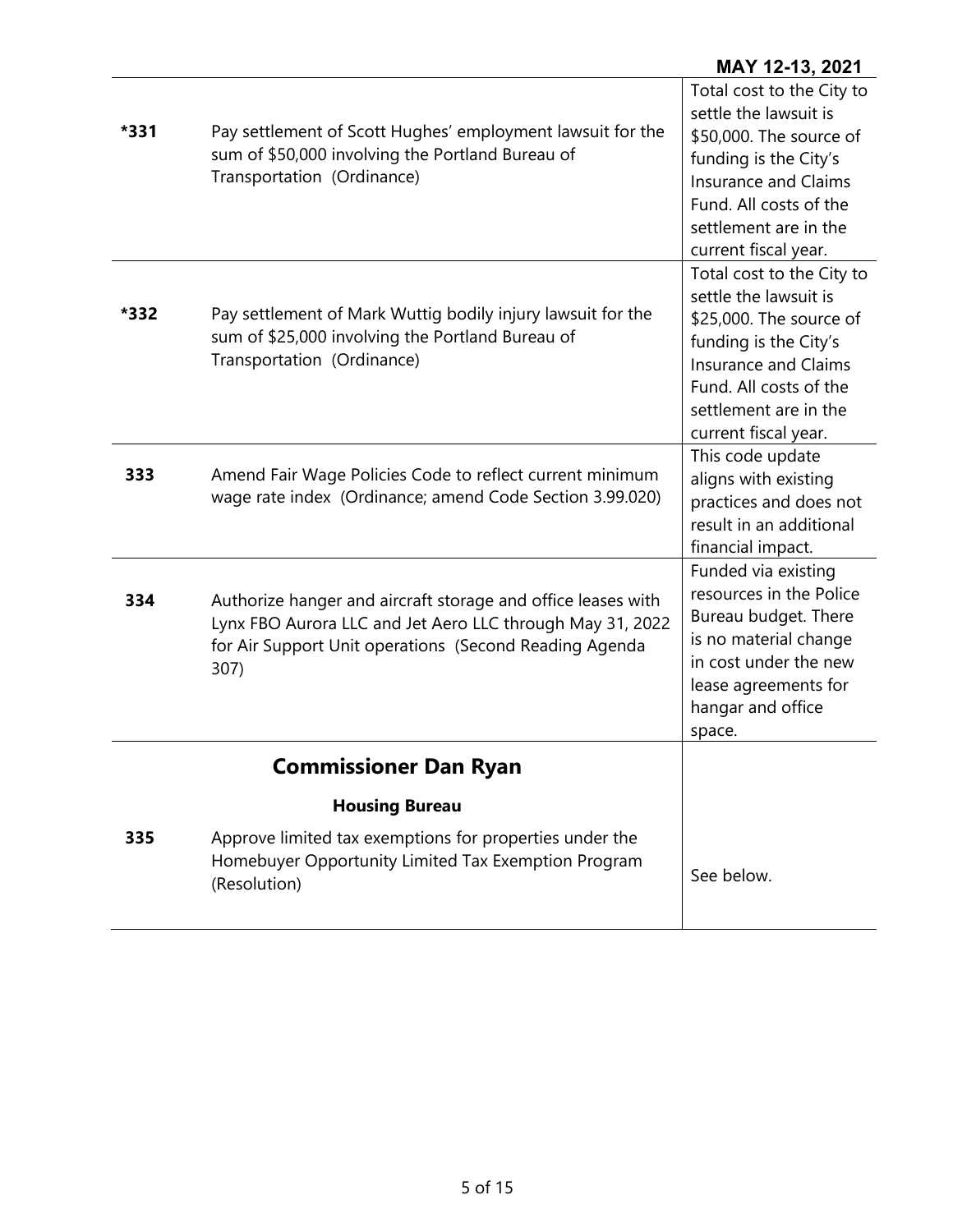|      | Exemption Program under the Inclusionary Housing Program<br>for Troy Laundry located at 1010 SE Ash St (Ordinance)<br><b>Commissioner Jo Ann Hardesty</b> | (all jurisdictions), which<br>equals approximately<br>\$12,165 per affordable<br>unit per year of<br>affordability. The City<br>will still benefit from<br>property taxes<br>collected on the<br>improved value of the<br>land during the<br>exemption period. The<br>City will pay<br>Multnomah County the<br>\$9,000 application<br>activation fee if the<br>application moves<br>forward. |
|------|-----------------------------------------------------------------------------------------------------------------------------------------------------------|----------------------------------------------------------------------------------------------------------------------------------------------------------------------------------------------------------------------------------------------------------------------------------------------------------------------------------------------------------------------------------------------|
| *336 | Approve application under the Multiple-Unit Limited Tax                                                                                                   | This action would<br>result in estimated<br>foregone property tax<br>revenues to the City<br>totaling \$401,439 over<br>ten years for 10 units<br>affordable at or below<br>60% MFI. Total cost to<br>all jurisdictions<br>forgoing revenue is<br>estimated at<br>\$1,216,648. The<br>estimated value of the<br>tax exemption for the<br>first year is \$132,085                             |

**Bureau of Transportation**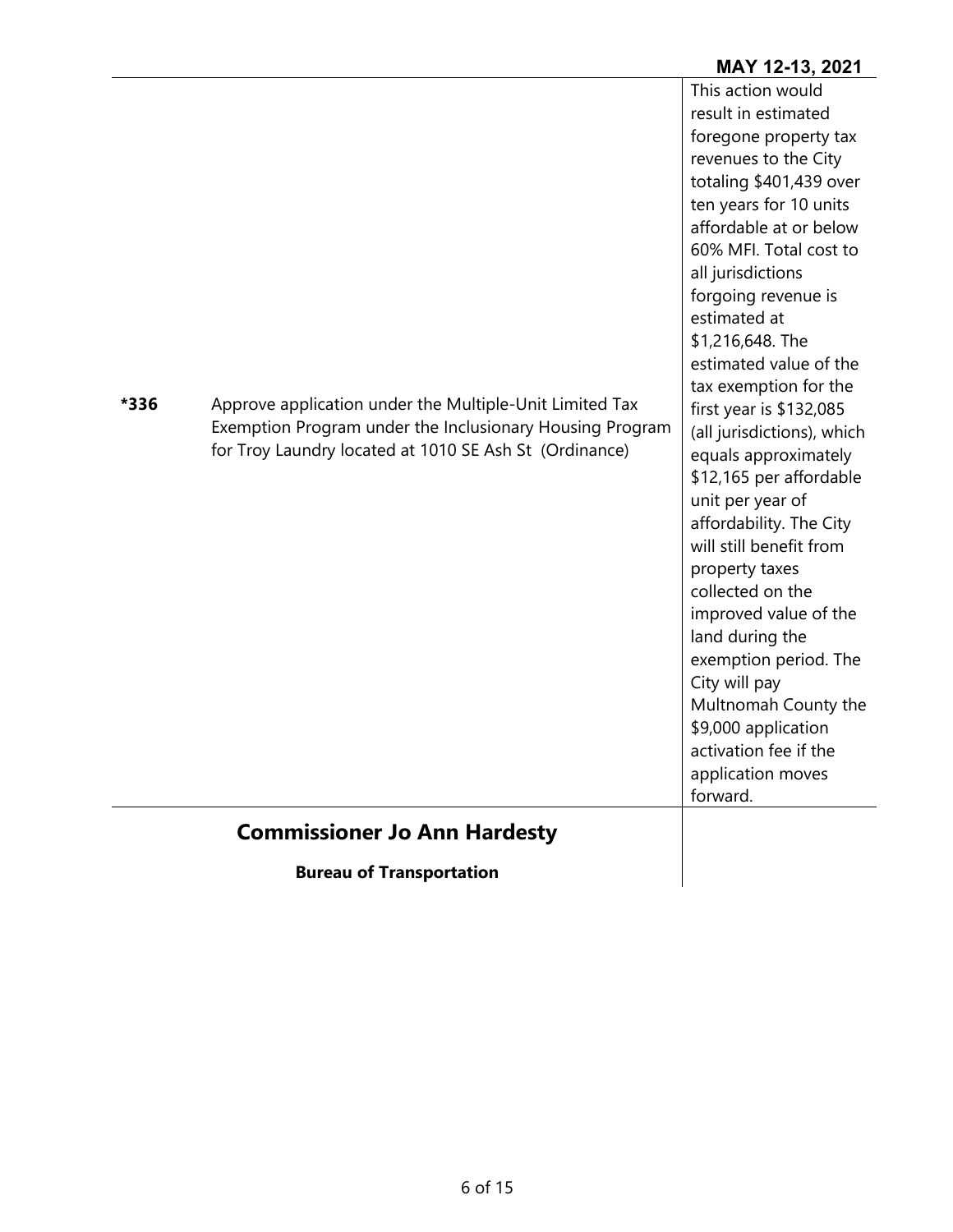|     |                                                                                                                                                                                        | MAY 12-13, 2021                                                                                                                                                                                                                                                                                                                                                                                                                                                                                                                                                           |
|-----|----------------------------------------------------------------------------------------------------------------------------------------------------------------------------------------|---------------------------------------------------------------------------------------------------------------------------------------------------------------------------------------------------------------------------------------------------------------------------------------------------------------------------------------------------------------------------------------------------------------------------------------------------------------------------------------------------------------------------------------------------------------------------|
| 337 | Accept a grant in the amount of \$130,000 from Portland<br>General Electric Drive Change Fund and authorize an<br>agreement to provide BIKETOWN for All ride credit<br>(Ordinance)     | The proposed project<br>will cost \$130,000.<br>PBOT has an existing<br><b>BIKETOWN</b> program<br>with staff and program<br>costs for the<br><b>BIKETOWN for All</b><br>portion covered by a<br>combination of<br><b>General Transportation</b><br>Revenues and<br>sponsorship revenues.<br>The proposed program<br>would enhance the<br>benefit of the<br><b>BIKETOWN for All</b><br>program by providing<br>free BIKETOWN ride<br>credit. This additional<br>benefit is fully covered<br>by the grant. Funding<br>is included in the FY<br>2021-22 Proposed<br>Budget. |
|     | <b>City Auditor Mary Hull Caballero</b>                                                                                                                                                |                                                                                                                                                                                                                                                                                                                                                                                                                                                                                                                                                                           |
| 338 | Approve Council Minutes for October 7, 2020 – February 24,<br>2021 (Report)                                                                                                            | No fiscal impact.                                                                                                                                                                                                                                                                                                                                                                                                                                                                                                                                                         |
|     | <b>REGULAR AGENDA</b>                                                                                                                                                                  |                                                                                                                                                                                                                                                                                                                                                                                                                                                                                                                                                                           |
| 339 | Appoint members to the Development Review Advisory<br>Committee for terms to expire May 11, 2024 (Report<br>introduced by Mayor Wheeler and Commissioner Ryan) 30<br>minutes requested | No fiscal impact.                                                                                                                                                                                                                                                                                                                                                                                                                                                                                                                                                         |
|     | <b>Mayor Ted Wheeler</b>                                                                                                                                                               |                                                                                                                                                                                                                                                                                                                                                                                                                                                                                                                                                                           |
|     | <b>Office of Management and Finance</b>                                                                                                                                                |                                                                                                                                                                                                                                                                                                                                                                                                                                                                                                                                                                           |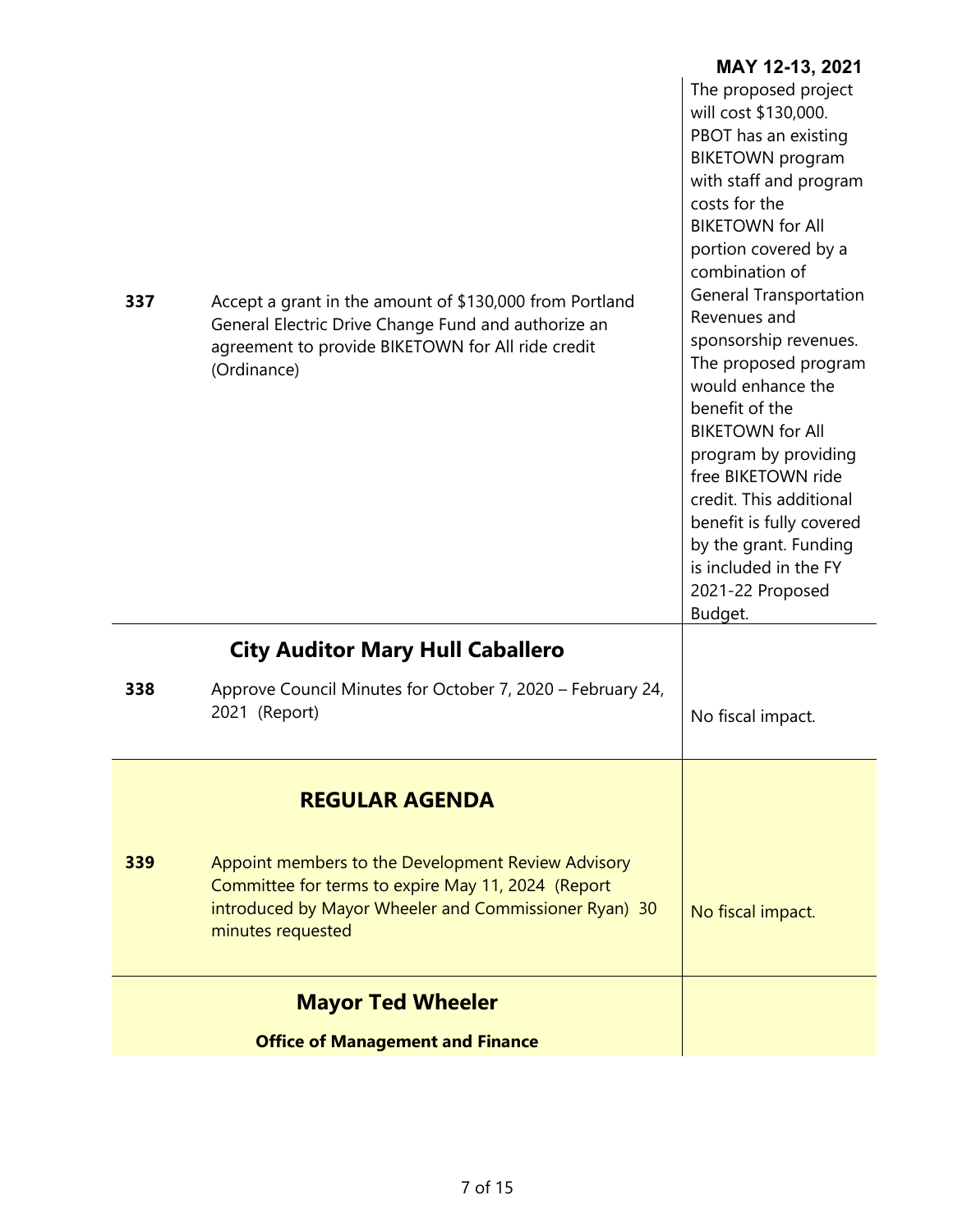|        |                                                                                                                                                                                                                      | IVIAI IZ-IJ, ZUZ I                                                                                                                                                                                                                                                                                                                                                                                                                                                                                                                                                                                                                                                                                                                           |
|--------|----------------------------------------------------------------------------------------------------------------------------------------------------------------------------------------------------------------------|----------------------------------------------------------------------------------------------------------------------------------------------------------------------------------------------------------------------------------------------------------------------------------------------------------------------------------------------------------------------------------------------------------------------------------------------------------------------------------------------------------------------------------------------------------------------------------------------------------------------------------------------------------------------------------------------------------------------------------------------|
| 340    | Accept bid of Landis & Landis Construction, LLC for the SW<br>Capitol Hwy: SW Taylors Ferry Rd to SW Garden Home Rd<br>Project for \$13,955,066 (Procurement Report - ITB No.<br>00001607) 15 minutes requested      | The engineer's<br>estimate for this<br>project was<br>\$18,500,000 and the<br>confidence level was<br>High. Based on the<br>proposal received,<br><b>PBOT</b> anticipates the<br>construction contract<br>cost to not exceed<br>\$13,955,066 which is<br>24.57% below the<br>engineer's estimate.<br><b>Project funding</b><br>includes Fix Our<br><b>Streets, Transportation</b><br><b>System Development</b><br>Charges, and a non-<br>federal grant from the<br>State of Oregon, and<br>ratepayer charges from<br>the Bureau of<br><b>Environmental Services</b><br>and Portland Water<br>Bureau. All three<br>bureaus have funds<br>budgeted in the FY<br>2020-2021 budget and<br>the FY 2021-2022<br><b>Proposed Budget and</b><br>CIP. |
|        | <b>Commissioner Jo Ann Hardesty</b>                                                                                                                                                                                  |                                                                                                                                                                                                                                                                                                                                                                                                                                                                                                                                                                                                                                                                                                                                              |
|        | <b>Bureau of Transportation</b>                                                                                                                                                                                      |                                                                                                                                                                                                                                                                                                                                                                                                                                                                                                                                                                                                                                                                                                                                              |
| $*341$ | Authorize a competitive solicitation and execution of price<br>agreements in support of the Bureau of Transportation<br>Capital Improvement Program in amount up to \$54 million<br>(Ordinance) 15 minutes requested | See below.                                                                                                                                                                                                                                                                                                                                                                                                                                                                                                                                                                                                                                                                                                                                   |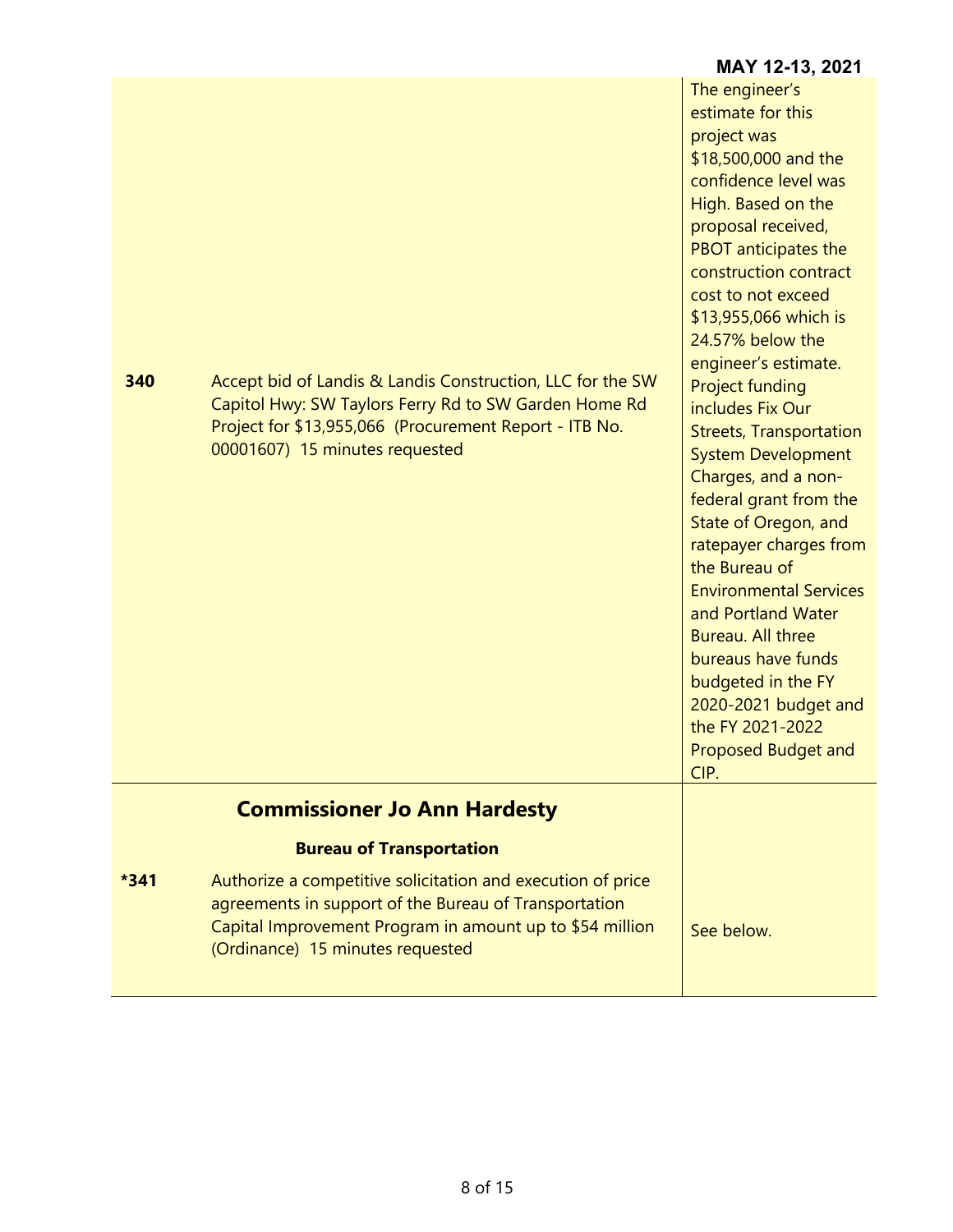|     | <b>Fire &amp; Rescue</b>                                                                                                                                                           |                                                                                                                                                                                                                                                                                                                                                                                        |
|-----|------------------------------------------------------------------------------------------------------------------------------------------------------------------------------------|----------------------------------------------------------------------------------------------------------------------------------------------------------------------------------------------------------------------------------------------------------------------------------------------------------------------------------------------------------------------------------------|
| 342 | Authorize a five-year joint development agreement with<br>Pierce Manufacturing Inc. for a reduced carbon emissions fire<br>apparatus not to exceed \$837,875 (Previous Agenda 301) | Not-to-exceed amount<br>includes \$690,000 for<br>purchase of fire<br>apparatus and<br>\$147,875 for the<br>purchase and<br>installation of a<br>charging system.<br><b>Ongoing maintenance</b><br>costs are expected to<br>be similar to existing<br>apparatus. One-time<br>contract costs will be<br>funded from the Fire<br>Bureau's existing<br>apparatus replacement<br>reserves. |
|     | <b>Commissioner Carmen Rubio</b>                                                                                                                                                   |                                                                                                                                                                                                                                                                                                                                                                                        |
|     | <b>Parks &amp; Recreation</b>                                                                                                                                                      |                                                                                                                                                                                                                                                                                                                                                                                        |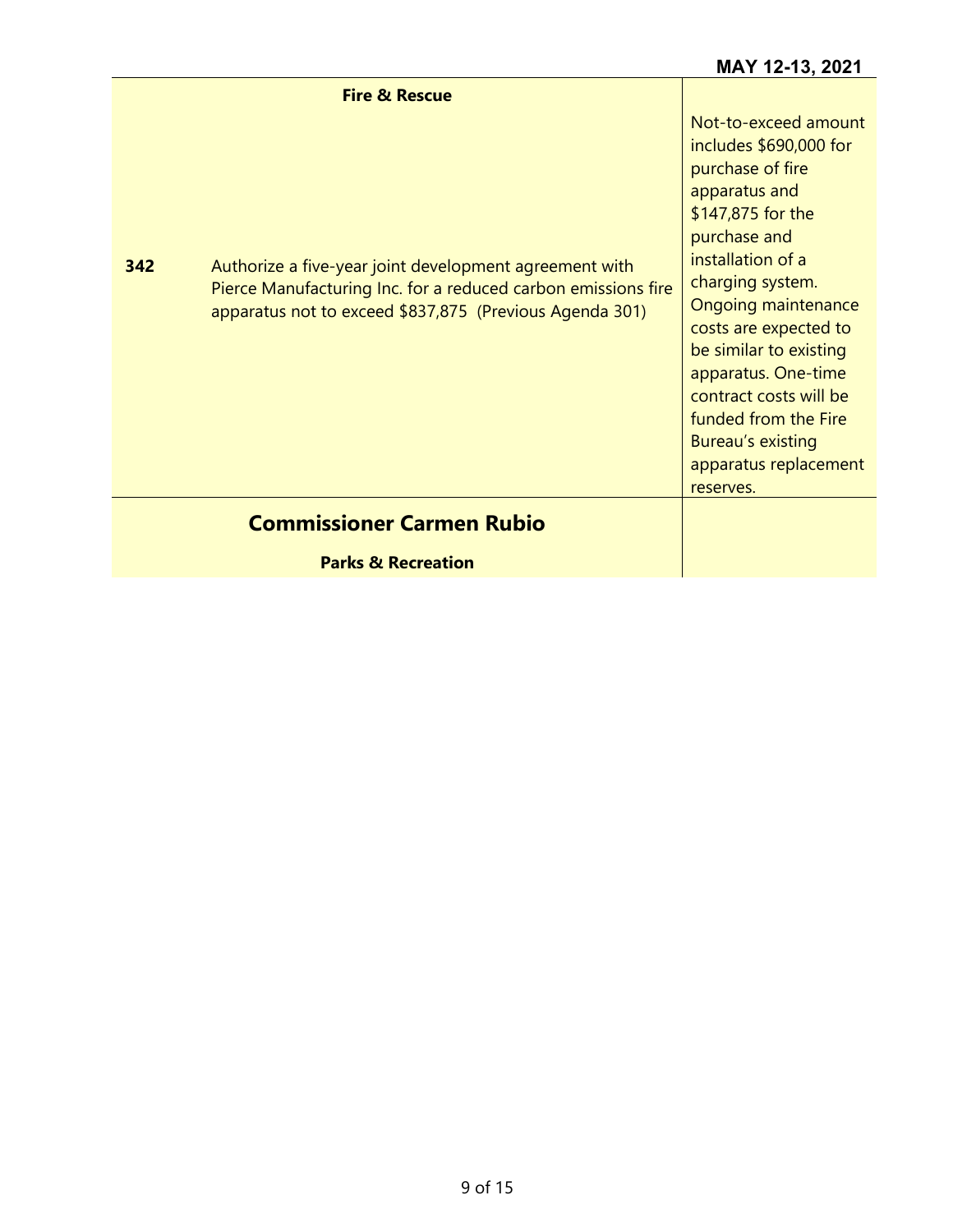|        |                                                                                                                                                                                                 | included in the FY<br>2021-22 budget.<br><b>Resources are</b><br>comprised of System<br><b>Development Charges</b><br>(\$2.8 million) and State<br>of Oregon grant<br>resources (\$1.5<br>million). The bureau<br>has indicated that the<br>marginal increase in<br>operations and<br>maintenance costs                                                                                                                                                                                                                                                                   |
|--------|-------------------------------------------------------------------------------------------------------------------------------------------------------------------------------------------------|---------------------------------------------------------------------------------------------------------------------------------------------------------------------------------------------------------------------------------------------------------------------------------------------------------------------------------------------------------------------------------------------------------------------------------------------------------------------------------------------------------------------------------------------------------------------------|
| $*343$ | Authorize a competitive solicitation and contract with the<br>lowest responsive and responsible bidder for construction of<br>the Forest Park Entry Project (Ordinance) 10 minutes<br>requested | associated with this<br>project are estimated<br>to be \$47,938 per year.<br>CBO notes that by<br>approving this<br>ordinance, the Council<br>will be creating future<br>costs related to the<br>operations and<br>maintenance of this<br>asset that will have to<br>be weighed against<br>other future budget<br>decisions. Council will<br>also want to consider<br>the role of the Parks<br><b>Local Option Levy</b><br>resources in defraying<br>those costs, as future<br><b>General Fund resource</b><br>availability may not be<br>able to address these<br>costs. |
|        |                                                                                                                                                                                                 |                                                                                                                                                                                                                                                                                                                                                                                                                                                                                                                                                                           |

# **WEDNESDAY, 2:00 PM, MAY 12, 2021**

#### which is estimated to cost \$4.3 million, is

**MAY 12-13, 2021**

Funding for the Forest Park Entry project,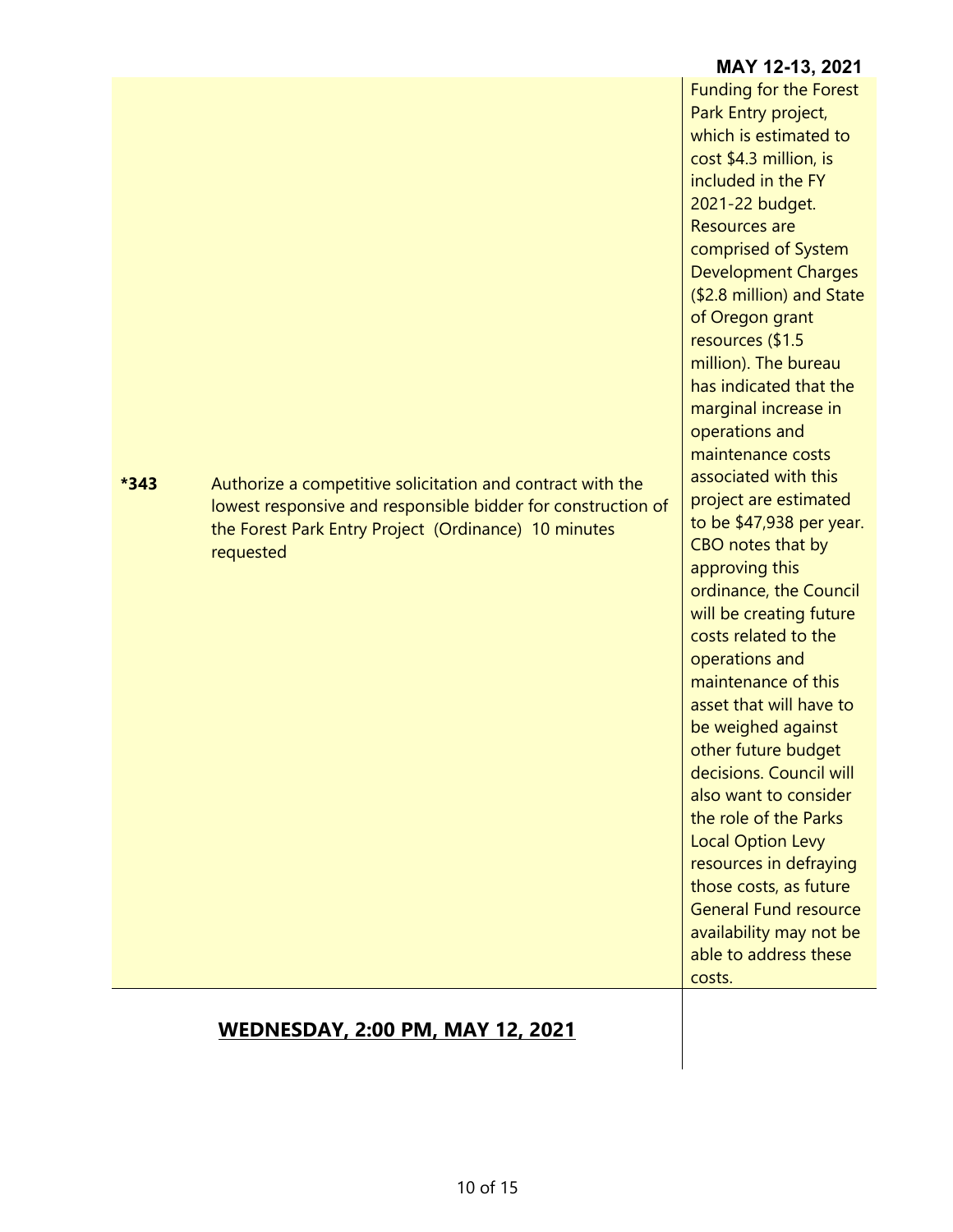| 344 | <b>TIME CERTAIN: 2:00 PM</b> – Amend the Zoning Map, Title 33<br>Planning and Zoning, and Title 32 Signs and Related<br>Regulations to implement the Design Overlay Zone<br>Amendments project to update the process and tools of the<br>Design Overlay Zone and related code sections (Ordinance<br>introduced by Commissioner Rubio; amend Code Titles 32<br>and 33) 3 hours requested | See below.                                                                                                                                                                                                                                                                                                                                                                                                                                                                                                |
|-----|------------------------------------------------------------------------------------------------------------------------------------------------------------------------------------------------------------------------------------------------------------------------------------------------------------------------------------------------------------------------------------------|-----------------------------------------------------------------------------------------------------------------------------------------------------------------------------------------------------------------------------------------------------------------------------------------------------------------------------------------------------------------------------------------------------------------------------------------------------------------------------------------------------------|
|     | <b>THURSDAY, 2:00 PM, MAY 13, 2021</b>                                                                                                                                                                                                                                                                                                                                                   |                                                                                                                                                                                                                                                                                                                                                                                                                                                                                                           |
| 345 | TIME CERTAIN: 2:00 PM - Approval of the FY 2021-22<br>budget for the City of Portland (Mayor convenes Council as<br>Budget Committee) 3 hours requested                                                                                                                                                                                                                                  | The City of Portland's<br>FY 2021-22 Proposed<br><b>Budget</b> is<br>\$5,734,602,900 and<br>approval of this action<br>of the Budget<br>Committee (as<br>requested in this<br>report) will increase<br>total requirements in<br>various funds by<br>\$117,885,444 million.<br>The General Fund<br>discretionary resources<br>for FY 2021-22, if<br>approved, will total<br>\$591,077,804. There is<br>a net increase of 3.0<br>full-time equivalent<br>positions in the FY<br>2021-22 Approved<br>Budget. |

**325** Amend permit fee schedules for building, electrical, land use services, mechanical, enforcement, plumbing, signs, site development, and land use services fee schedule for the Hearings Office (Ordinance introduced by Commissioner Ryan) 20 minutes requested

### **CBO Analysis:**

The Bureau of Development Services (BDS) is funded primarily through fees and charges for services and collects fees under various fee schedules. This ordinance amends the permit fee schedules for building, electrical, land use services, mechanical enforcement,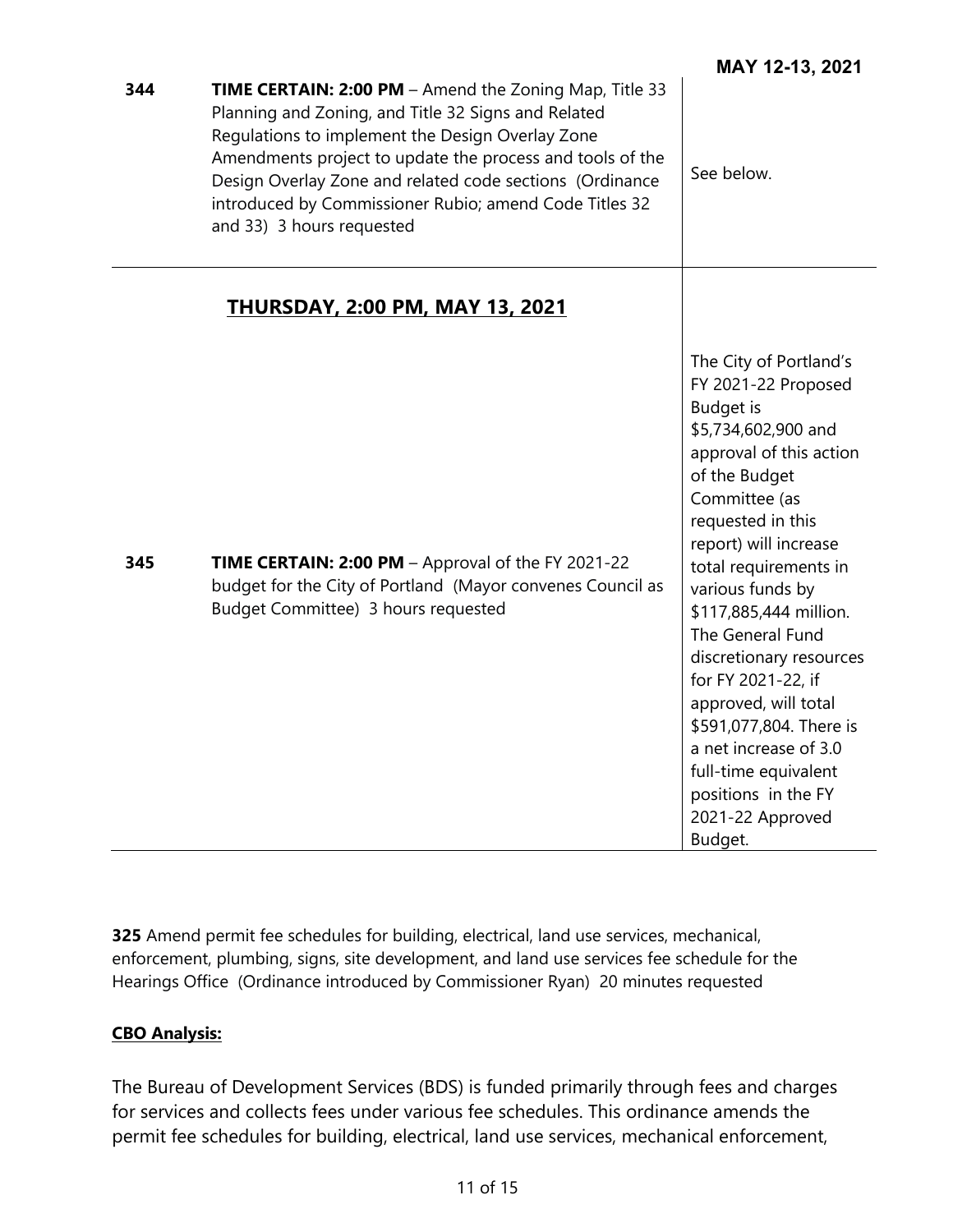plumbing, signs, site development and the land use services fee schedule.

BDS is proposing a 5% fee increase across most programs to maintain reserve levels and to keep up with inflation. Estimated collection increases are aggregated, however, some individual fees are greater where the cost of providing services is significantly greater than 5%. According to the bureau, between FY 2013-14 through FY 2018-19, BDS did not implement fee increases for most programs and decreased fees in FY 2016-17. Increases are expected to result in the following estimated changes to annual program collections:

| <b>Building/Mechanical Program 5%</b> | \$850,755   |
|---------------------------------------|-------------|
| <b>Electrical Program 5%</b>          | \$160,676   |
| Facility Permit Program 5%            | \$104,032   |
| Field Issuance Remodel Program 5%     | \$104,734   |
| Land Use Services Program 5%          | \$494,189   |
| Neighborhood Inspections Program 5%   | \$103,290   |
| Plumbing Program 5%                   | \$136,906   |
| Sign Program 5%                       | \$12,547    |
| Site Development Program 5%           | \$94,760    |
| Total 5%                              | \$2,086,235 |

The bureau's FY 2021-22 Requested Budget and the Mayor's Proposed assume revenue from the fee increases proposed in this ordinance. According the bureau, the fee changes are independent of the ARP funding that is included in the Mayor's FY 2021-22 Proposed Budget to support continuity of operations in the bureau in light of COVID-19. If the fee changes are not approved by Council, additional ARP and/or General Fund support would be needed to avoid service/staffing reductions at BDS in the short term. Finally, this legislation does not create, eliminate, or re-classify positions. Existing BDS staff will implement and administer the revised fee schedule as part of the existing workload. The legislation does not result in a new or modified financial obligation or benefit, including IAs, IGAs, MOUs, grants, contracts or contract amendments.

**335** Approve limited tax exemptions for properties under the Homebuyer Opportunity Limited

Tax Exemption Program (Resolution)

### **CBO Analysis:**

This resolution acts to approve new exemption for 70 properties under the Homebuyer Opportunity Limited Tax Exemption Program. The approved Homebuyer Opportunity Limited Tax Exemption applications will increase revenue for the City of Portland in the form of a one-time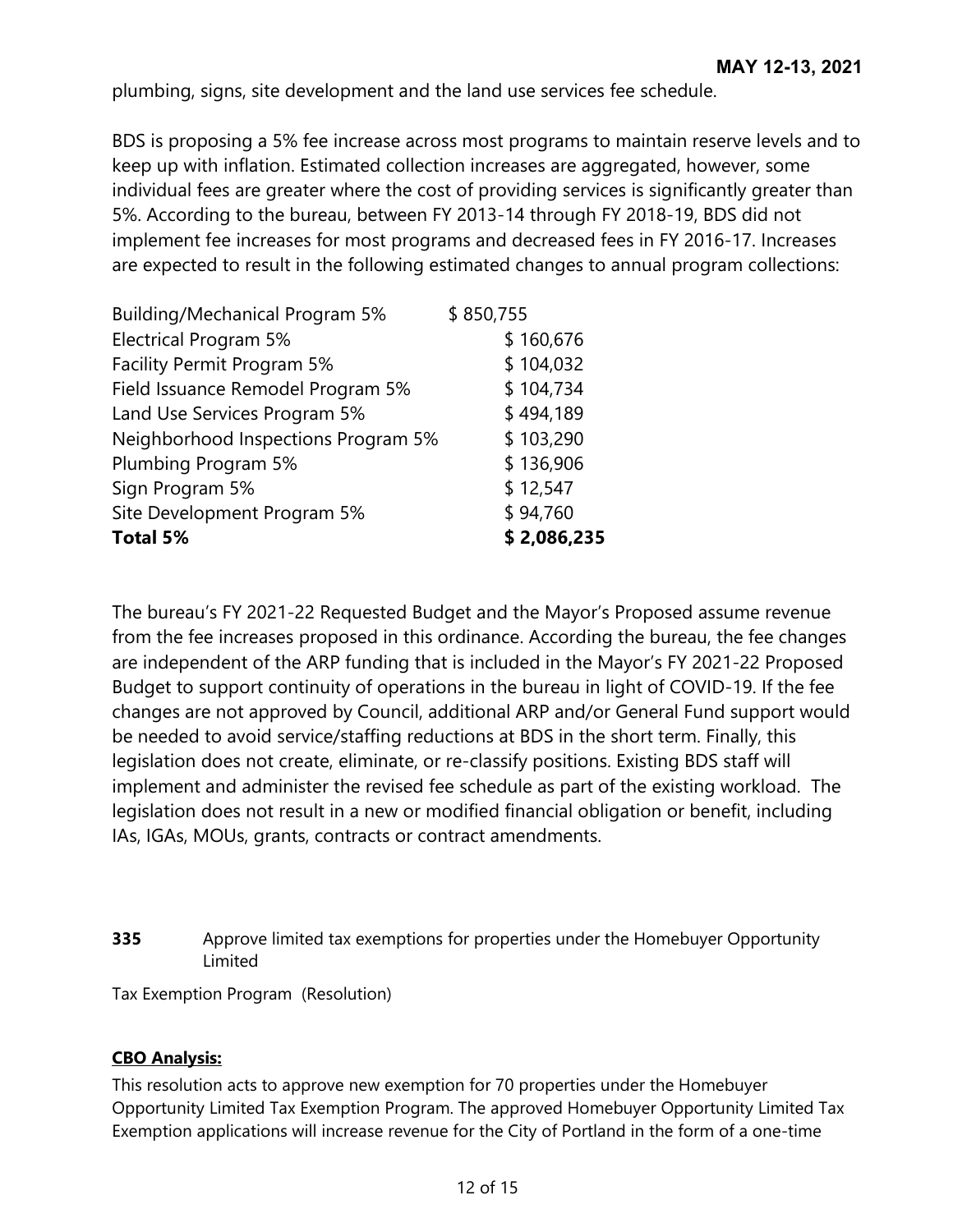application fee totaling \$63,000. A total of \$1,750 is collected for each completed application, \$900 goes towards PHB administrative costs, and \$850 is paid to Multnomah County for administrative costs.

This legislation will decrease revenue for the City of Portland in the form of foregone revenue as indicated in the chart below, which breaks out total revenue foregone by all taxing jurisdictions in Multnomah County as well as that portion foregone specifically by the City of Portland (approximately 30% of the total).

|                      | <b>Foregone</b><br>Revenue<br><b>Individual HOLTE</b><br>Unit | City Share (30%)<br><b>Individual HOLTE</b><br>Unit | Total<br><b>Foregone</b><br><b>Revenue</b><br><b>HOLTE Units</b> | <b>Total City Share</b><br>(30%) HOLTE<br><b>Units</b> |
|----------------------|---------------------------------------------------------------|-----------------------------------------------------|------------------------------------------------------------------|--------------------------------------------------------|
| <b>First</b><br>Year | \$2.729                                                       | \$819                                               | \$191.030                                                        | \$57,330                                               |

The annual cap on the number of applications is 100. The 100-unit cap on applications has been met for the 2020-21 fiscal year. Applications from nonprofit agencies or other entities providing long-term affordability are exempt from the annual cap.

**341** Authorize a competitive solicitation and execution of price agreements in support of the Bureau of Transportation Capital Improvement Program in amount up to \$54 million (Ordinance) 15 minutes requested)

## **CBO Analysis:**

PBOT anticipates awarding multiple price agreements with a cumulative amount not exceed \$54,000,000 over five-year terms for all price agreements. Funding is identified by project in the FY 21-22 Requested Budget and Mayor's Proposed Budget and Five Year Capital Improvement Plan for the necessary Task Orders.

Twenty new contracts associated with this legislation are anticipated.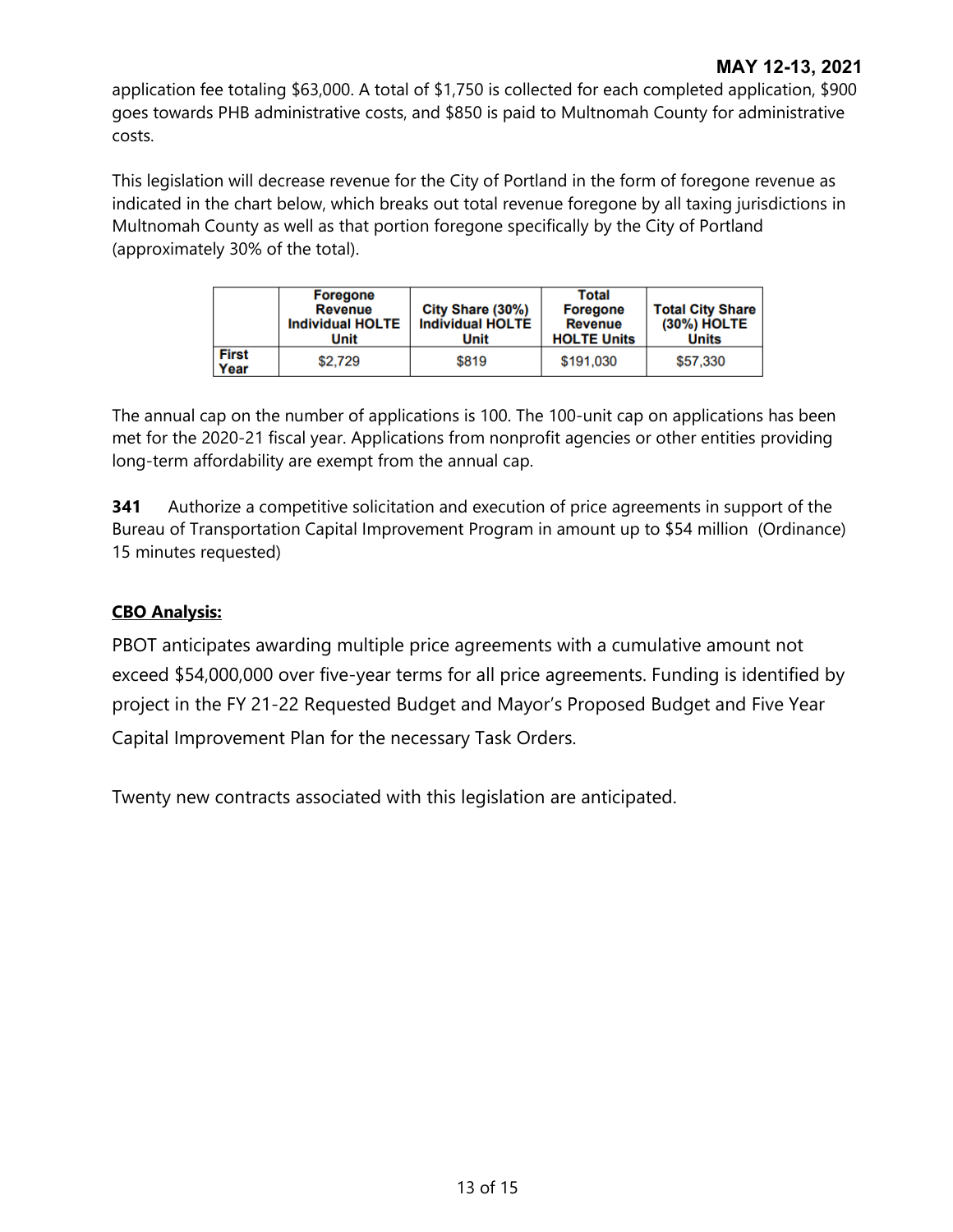| Category | <b>Service Area</b>                                                                                             | <b>Maximum</b><br>Number of<br><b>Price</b><br><b>Agreements</b><br>to be<br><b>Awarded</b> | <b>Maximum</b><br><b>Price</b><br><b>Agreement</b><br><b>Amount for</b><br>the Five-year<br><b>Period (EACH</b><br><b>CONTRACT)</b> | Task<br>Order<br><b>Maximum</b> |
|----------|-----------------------------------------------------------------------------------------------------------------|---------------------------------------------------------------------------------------------|-------------------------------------------------------------------------------------------------------------------------------------|---------------------------------|
|          | <b>Street Design</b><br><b>Engineering Services</b><br>- large scale                                            | 8                                                                                           | \$5.00M                                                                                                                             | \$1M                            |
| Ш        | <b>Traffic Signals, Street</b><br>Lighting, Intelligent<br><b>Transportation</b><br><b>Engineering Services</b> | 4                                                                                           | \$1.50M                                                                                                                             | \$300K                          |
| Ш        | <b>Street Design</b><br><b>Engineering Services</b><br>- small scale                                            | 8                                                                                           | \$1M                                                                                                                                | \$200K                          |

**344** Amend the Zoning Map, Title 33 Planning and Zoning, and Title 32 Signs and Related Regulations to implement the Design Overlay Zone Amendments project to update the process and tools of the Design Overlay Zone and related code sections (Ordinance introduced by Commissioner Rubio; amend Code Titles 32 and 33)

### **CBO Analysis:**

This Ordinance amends the City's Zoning Map, Title 33 Planning and Zoning, and Title 32 Signs and Related Regulations to implement the Design Overlay Zone Amendments project. These amendments revise the regulations applicable to areas of the city with the Design Overlay Zone. The project creates new citywide design guidelines and objective design standards to replace the current guidelines and standards. These new tools are more adaptable to the areas of growth and expands the review beyond the public realm to consider site design and climate resilience. DOZA clarifies and simplifies the processes within the Design overlay zone, including changing the grouping of exemptions, options for more projects to use the objective standards, and a simpler table use to determine the type of reviews. In addition, the process for the preliminary Design Advice Requests has been formalized and the background of Design Commission members have been expanded. Corresponding administrative improvements have also been made by the Bureau of Development Services to increase efficiency to the review and public hearing process.

This Ordinance does have direct workload and financial impacts to the City. Since the project rewrites the regulations that apply to projects within the Design overlay zone, there will be the need for some training of Bureau of Development Services (BDS) staff into the intent and application of the new code and to gain comfort and efficacy in reviewing projects against the new standards and guidelines.

The code amendments streamline the development review process for many projects. In some cases, the amendments change the workload among BDS staff. For example, some development